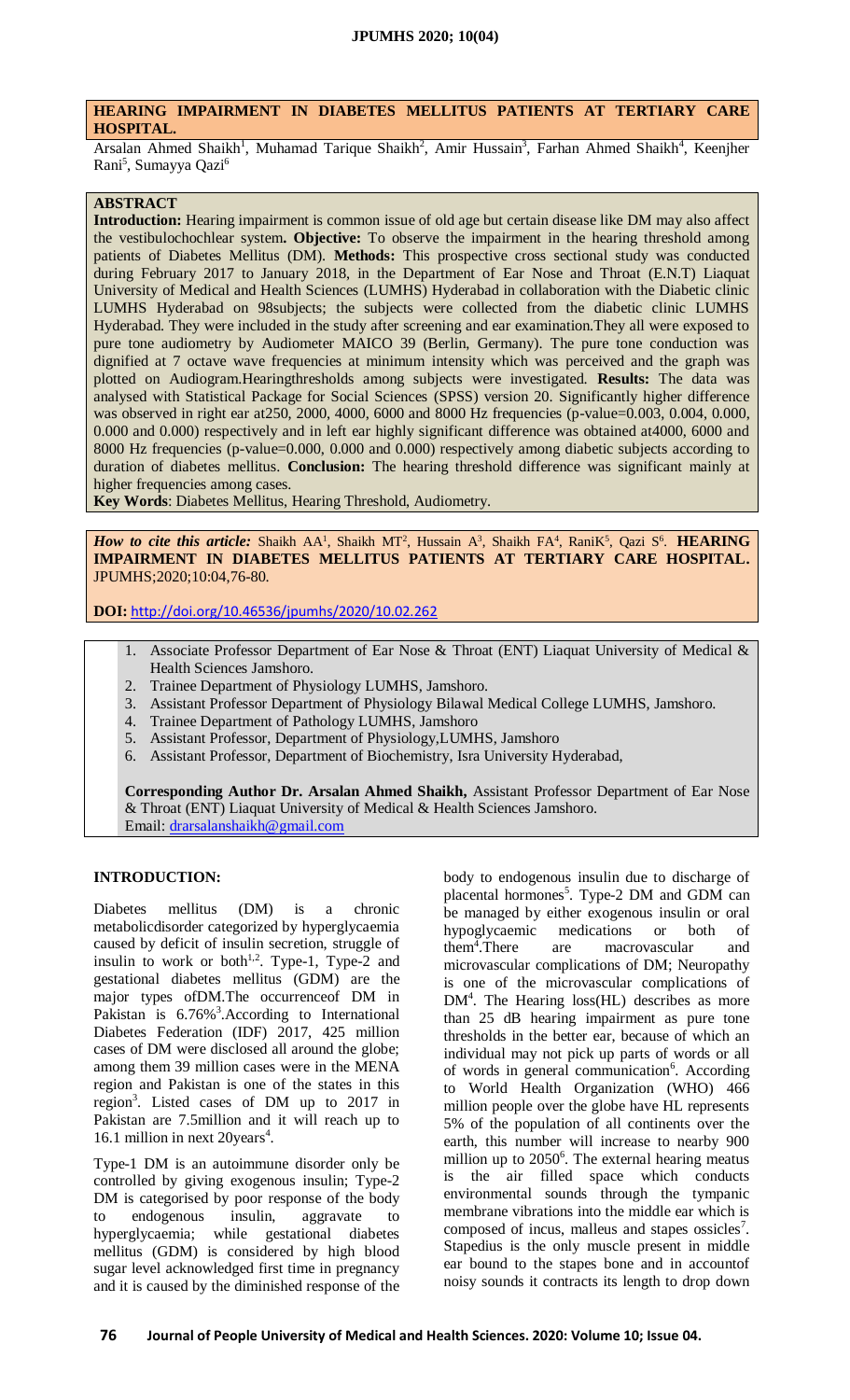transmission of sounds toward the cochlea and put it protect from loud sounds injury. The ossicles of middle ear mechanically transfer sound stimuli into the fluid of cochlea<sup>7</sup>. Cochlear fluid vibrations excite the basilar membrane; it is aflexible and most reactive to low frequency sounds at the cochlear apex while the membrane is rigid and sensitive to high frequency sounds at the base of the cochlea<sup>7, 8</sup>. Jordao in 1857 was the first who described relationship between DM and HL<sup>9</sup>. There are number of offences observed which may destroy hair cells in human cochlea resulting in impaired hearing thresholds<sup>10</sup>. There are different elementsrelated to impaired hearing thresholds including gender and DM in adults<sup>7</sup>. Current epidemiological studies have defined significant hearing thresholds differencein diabeticsand it generally targets high frequency tones $^{11}$ .

The burden of DM is increasing day by day because of theoccurrence of DM is increasing. This study was designed to observe the difference in hearing thresholds in adult diabetes mellitus in a tertiary care hospital.

## **METHODS:**

This twelve months prospective cross sectionalstudy was conducted in the Department of E.N.T. LUMHS Hyderabad in collaboration with the Diabetic clinic, LUMHS Hyderabad from February 2017 to January 2018. The sample size was n=98;Established cases of DMof both gender age between 20 to 45 years who had given consent to be a part of the study were included in the study. While those who had gestational DM, head injury, ear trauma, smoking, other comorbid like hypertensive, ear pathology and family history of ear diseases, exposure to industrial or occupational noise and Upper respiratory tract infection in the last one month were excluded from the study.

After taking an informed written consent by all participants their ear examinations and pure tone audiometry was conducted according to the guidelines of the British society of audiology<sup>12</sup>.A detailed history was taken and thorough physical examination was done; B.P was recorded and blood glucose measured by glucometer.The ears' examination was done by Otologist in which normal landmarks and mobility of tympanic membrane was assessed afterwards hearing test was performed by tuning fork (T.F) 512 Hz i.eRinne's, Weber's and absolute bone conduction.

Audiometry was done in the noise free environment by an Audiometer (MAICO-M 39, Germany); Supra- aural headphones (TDH-39, Germany) were to be placed on both ears of subjects after removing any obstruction that could intervene with placement of the earphone cushions over the external auditory meatus. A better ear was tested first; the responses were given when the tones heard by raising the corresponding hand of the subjects'. The most commonly used procedure for hearing threshold is called a modified Hughson Westlake procedure<sup>13</sup>. This is defined as at first 40 dB

intensity stimuli was given at 1000 frequency HZ to make identification about the stimuli. One by one each ear threshold were sensed of the volunteers by 10 down and 5 up method at 1000, 2000, 4000, 6000, 8000, 500 and 250 HZ in respective order.

At audiogram right ear hearing threshold indicated by O and left ear by X symbol. HL was classified according to WHO<sup>12</sup>. About 20-25 minutes were consumed in audiometric examination of each subjects' then they were free to go. All data were recorded on specialized proforma.

The data was analysed with SPSS version 20. Frequency and percentages of categorical variables were calculated and statistical differences were tested by applying Chi-square test; quantitative variables were computed by mean ±standard deviation and statistical differences were tested by applying t-test. pvalue<0.05 was considered to be significant.

## **RESULTS**

The mean right ear hearing threshold was observed significantly higher at 1000Hz and 250Hz among cases with age group of 31-40 years as compared to 20-30 years (p-values= 0.044 and 0.018) respectively. While nonsignificant difference was found in mean right ear hearing threshold at frequencies of 8000Hz, 6000Hz, 4000Hz, 2000Hz and 500Hz among cases between two age groups.

The mean left ear hearing threshold was observed significantly higher at 250HZ among cases with age group of 31-40 years as compared to 20-30 years (p-values= 0.001). While non-significant difference was found in mean left ear hearing threshold at frequencies of 8000Hz, 6000Hz, 4000Hz, 2000Hz, 1000Hz and 500Hz among cases between two age groups (Table-I).

*Table I. Mean Right and Left ear hearing thresholds according to age among cases (n=98)*

| <b>Hearing</b><br><b>Threshold</b>              | <b>Age Groups</b>         |                            | P-<br>Value |
|-------------------------------------------------|---------------------------|----------------------------|-------------|
| <b>R(RIGHT</b><br>EAR)<br><b>L(LEFT</b><br>EAR) | $20-30$ years<br>$n = 22$ | <b>31-40 years</b><br>n=76 |             |
| 250HZ                                           | $R = 20.90 \pm 2.02$      | $R = 22.74 \pm 2.66$       | $0.018*$    |
|                                                 | $L=20.00\pm0.00$          | $L=22.35\pm2.89$           | $0.001*$    |
| 500HZ                                           | $R = 22.00 \pm 2.73$      | $R = 22.55 + 2.73$         | 0.686       |
|                                                 | $L=20.83\pm2.04$          | $L = 21.95 \pm 2.71$       | 0.267       |
| 1000HZ                                          | R=20.00±0.00              | $R = 20.45 \pm 1.45$       | $0.044*$    |
|                                                 | L=21.66±2.88              | $L=20.67\pm1.73$           | 0.614       |
| 2000HZ                                          | $R = 20.50 \pm 1.58$      | $R = 21.31 \pm 2.22$       | 0.179       |
|                                                 | $L=20.71\pm1.88$          | $L=20.97\pm2.00$           | 0.741       |
| 4000HZ                                          | $R = 22.30 \pm 3.88$      | $R = 23.26 \pm 2.82$       | 0.412       |
|                                                 | $L=21.36\pm2.33$          | $L=22.36\pm3.00$           | 0.231       |
| 6000HZ                                          | $R = 25.55 \pm 5.91$      | $R = 26.62 + 4.54$         | 0.482       |
|                                                 | L=25.93±6.38              | $L=26.25\pm5.23$           | 0.856       |
| 8000HZ                                          | R=23.23±4.98              | $R = 24.29 \pm 3.80$       | 0.420       |
|                                                 | $L=23.12+5.43$            | $L=24.55+3.56$             | 0.331       |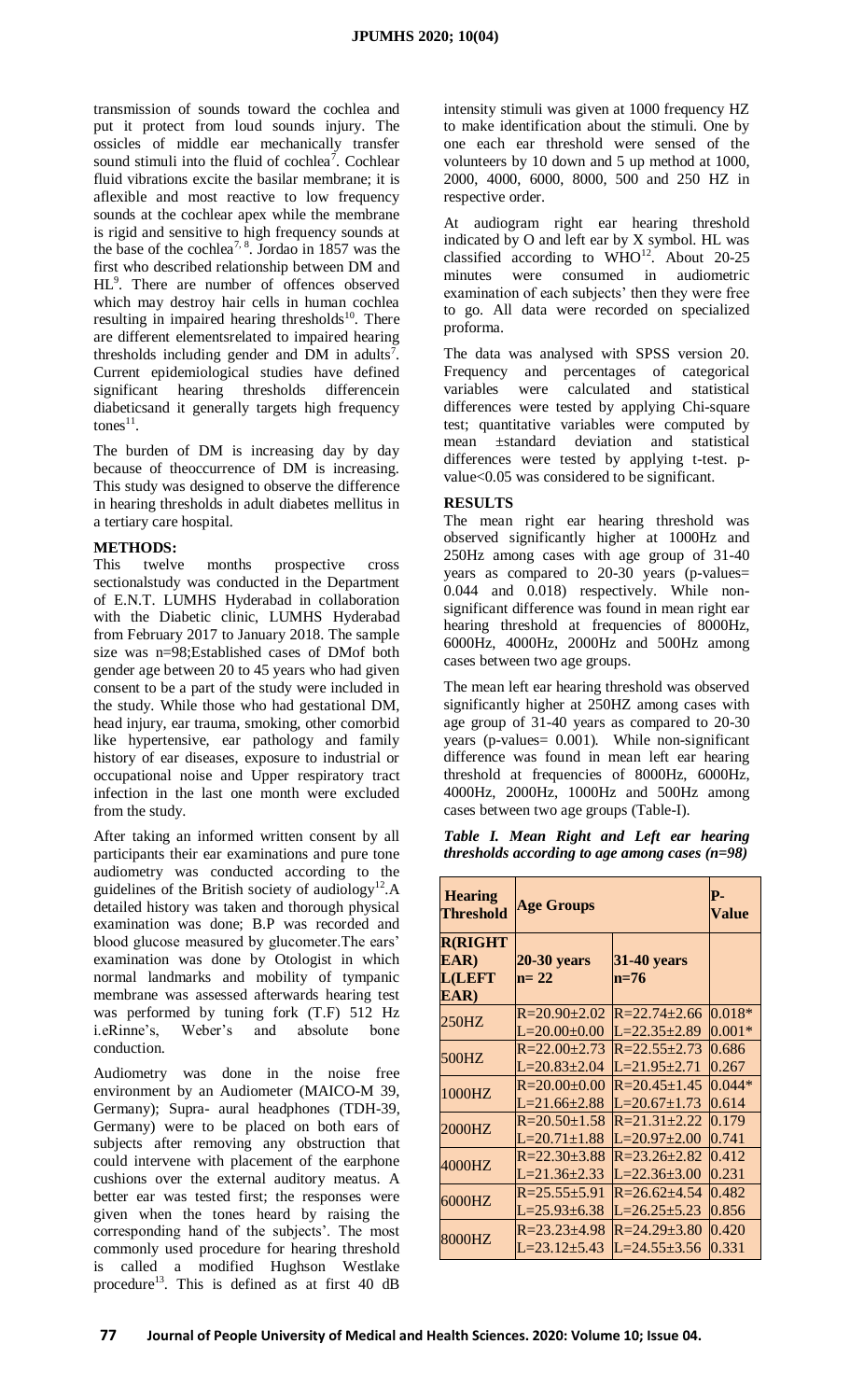| <b>Hearing threshold</b><br>$R$ (right ear)<br>$L(\text{left ear})$ | <b>Gender</b>         |                      |                |
|---------------------------------------------------------------------|-----------------------|----------------------|----------------|
|                                                                     | <b>Male</b><br>$n=71$ | Female<br>$n=27$     | <b>P-Value</b> |
| 250HZ                                                               | $R = 22.64 \pm 2.71$  | $R = 22.04 \pm 2.51$ | 0.365          |
|                                                                     | $L = 22.38 \pm 2.95$  | $L = 21.00 \pm 2.07$ | 0.054          |
| 500HZ                                                               | $R = 22.50 \pm 2.76$  | $R = 22.50 \pm 2.63$ | 1.000          |
|                                                                     | $L = 22.05 \pm 2.78$  | $L=21.15\pm2.19$     | 0.252          |
| 1000HZ                                                              | $R = 20.41 \pm 1.40$  | $R = 20.45 \pm 1.50$ | 0.942          |
|                                                                     | $L=20.60\pm1.65$      | $L = 21.42 \pm 2.43$ | 0.422          |
| 2000HZ                                                              | $R = 21.27 \pm 2.20$  | $R = 20.93 \pm 2.01$ | 0.573          |
|                                                                     | $L = 21.09 \pm 2.09$  | $L=20.41\pm1.44$     | 0.210          |
| 4000HZ                                                              | $R = 23.41 \pm 3.12$  | $R = 22.27 \pm 2.54$ | 0.098          |
|                                                                     | $L = 22.14 \pm 2.88$  | $L=22.36\pm3.05$     | 0.784          |
| 6000HZ                                                              | $R = 26.59 \pm 4.96$  | $R = 25.86 \pm 4.43$ | 0.514          |
|                                                                     | $L=26.19\pm 5.22$     | $L=26.20\pm6.00$     | 0.997          |
| 8000HZ                                                              | $R = 24.30 \pm 4.13$  | $R = 23.47 \pm 3.82$ | 0.387          |
|                                                                     | $L = 24.35 \pm 3.99$  | $L = 24.04 \pm 4.06$ | 0.766          |

Non-significant difference was observed in mean right and left ear hearing threshold between two gender groups (Table-II). The mean right ear hearing threshold was found significantly higher among cases with duration of DM more than 05 years as compared to cases with duration of DM less than 05 years. A significant difference was noted in mean right ear hearing threshold

according to the duration of DM at frequencies of 8000Hz, 6000Hz, 4000Hz, 2000Hz and 250Hz (P-value =0.000, 0.000, 0.000, 0.004 and 0.003) respectively.A significant difference was noted in mean left ear hearing threshold according to the duration of DM at frequencies of 8000Hz, 6000Hz and 4000Hz (P-value =0.000, 0.000 and 0.000) respectively (Table-III).

*Table III. Mean Right and Left ear hearing thresholds according to duration of DM (n=98)*

| <b>Hearing Threshold</b><br><b>Duration of DM</b>                                                                  |                      |                      | <b>P-Value</b> |  |
|--------------------------------------------------------------------------------------------------------------------|----------------------|----------------------|----------------|--|
|                                                                                                                    |                      |                      |                |  |
| <b>R(RIGHT EAR)</b>                                                                                                | $0-5$ years          | 6-10 years           |                |  |
| <b>L(LEFT EAR)</b>                                                                                                 | $n=63$               | $n=35$               |                |  |
| $250$ HZ                                                                                                           | $R = 21.66 \pm 2.38$ | $R = 23.54 \pm 2.64$ | $0.003*$       |  |
|                                                                                                                    | $L=21.37\pm2.27$     | $L=22.66\pm3.14$     | 0.077          |  |
| 500HZ                                                                                                              | $R = 22.20 \pm 2.53$ | $R = 22.77 \pm 2.88$ | 0.446          |  |
|                                                                                                                    | $L=21.57\pm2.38$     | $L=21.96\pm2.83$     | 0.618          |  |
| 1000HZ                                                                                                             | $R = 20.23 \pm 1.09$ | $R = 20.57 \pm 1.62$ | 0.400          |  |
|                                                                                                                    | $L=20.26\pm1.14$     | $L=21.19\pm2.18$     | 0.098          |  |
| 2000HZ                                                                                                             | $R = 20.51 \pm 1.53$ | $R = 22.14 \pm 2.51$ | $0.004*$       |  |
|                                                                                                                    | $L=20.53\pm1.57$     | $L=21.40\pm2.29$     | 0.121          |  |
| 4000HZ                                                                                                             | $R = 21.96 \pm 2.46$ | $R = 25.00 \pm 2.88$ | $0.000*$       |  |
|                                                                                                                    | $L=20.94\pm1.98$     | $L=23.70\pm3.15$     | $0.000*$       |  |
| 6000HZ                                                                                                             | $R = 24.31 \pm 2.37$ | $R = 30.00 \pm 5.77$ | $0.000*$       |  |
|                                                                                                                    | $L=24.13\pm3.98$     | $L=29.70\pm5.76$     | $0.000*$       |  |
| 8000HZ                                                                                                             | $R = 22.31 \pm 2.69$ | $R = 26.91 \pm 4.26$ | $0.000*$       |  |
|                                                                                                                    | $L=22.80\pm2.88$     | $L=26.51\pm4.41$     | $0.000*$       |  |
| Frequency of hearing impairment among diabetic<br>$(6-10 \text{ years}$ and $0-5$<br>were 24<br>subjects<br>years) |                      |                      |                |  |

| Table IV. Hearing Impairment among cases n=98<br><b>Hearing Impairment Frequency in Subjects</b> |                      |                  |  |  |  |
|--------------------------------------------------------------------------------------------------|----------------------|------------------|--|--|--|
|                                                                                                  |                      |                  |  |  |  |
|                                                                                                  | $(0-5 \text{years})$ | $(6-10)$ years)  |  |  |  |
| Present                                                                                          | 09(09.18%)           | $[24 (24.48\%)]$ |  |  |  |
| Absent                                                                                           | $54(55.10\%)$        | $11(11.22\%)$    |  |  |  |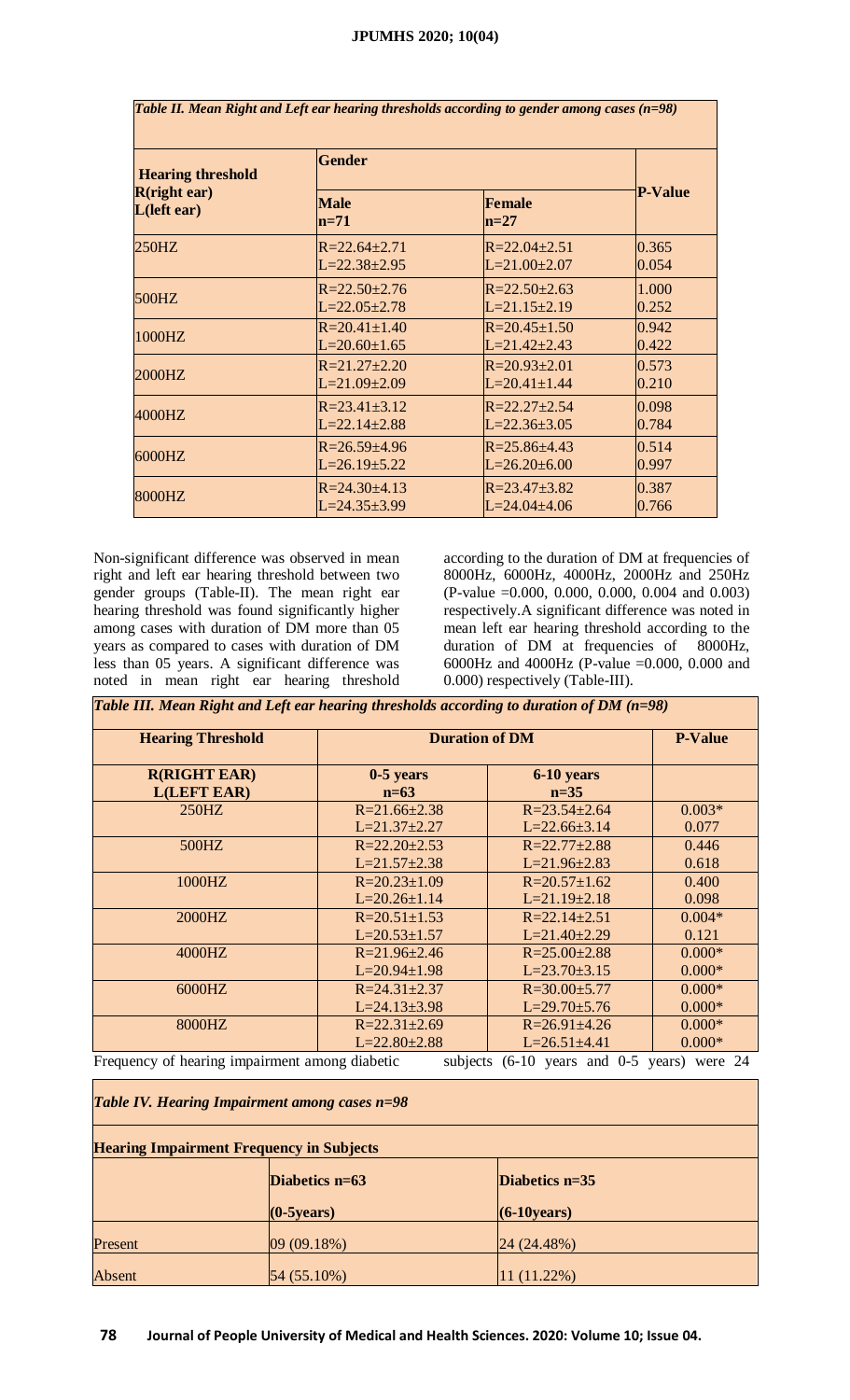(24.48%) and 09 (09.18%) respectively. Among subjects (6-10 years and 0-5 years) 11 (11.22%) and 54 (55.10%) were having normal hearing respectively (Table-IV).

## **DISCUSSION:**

In the present study significant HL was found in diabetic subjects; overall about 33% Hearing impairment was observed in diabetic patients. HL was slight to moderate; it was observed mainly for high frequency thresholds.

There was no significant difference in HL between different age groups and two genders. A Significant difference was observed in HL at higher frequencies with duration of diabetes mellitus. Daniel et al observed 21.7% hearing impairment in a 46 cases study involving patients of type-2 DM<sup>13</sup>. Saini S. et al observed 30% HL in diabetics with mean age of  $31.8 \text{ year}^{14}$ . Similar findings were made Muhammad Irshadet  $al<sup>15</sup>$ , Shahid Majeedet  $al^{16}$  these findings are in agreement with present study.

In the current study a significant difference was observed in diabetic subjects at high frequency thresholds. Similar findings are reported by SainiS et al<sup>14</sup>, Meena R et al<sup>17</sup>, Jankar et al<sup>18</sup>, In-Hwan Oh et al<sup>19</sup> and S. Vijayasudaram et al<sup>20</sup>.

ShahidMajeed et al in a 310 cases study observed a significant HI in about  $46\%$  of cases<sup>16</sup>, Muhammad Irshad et in a 286 cases study observed a significant HI in about 12.2% of cases<sup>15</sup>, while Daniel et al observed 21.7% hearing impairment in 46 cases; he had found significantly higher mean hearing thresholds at all frequencies in cases and significant bilateral threshold difference above  $2000 \text{Hz}^{13}$ , these findings are comparable with findings observed in the present study.

Kufre Robertet al  $^{21}$  showed significantly higher mean hearing thresholds at higher frequencies in cases.Mishra et al conducted study in India have got significant difference in mean hearing thresholds in cases through pure tone audiometry from frequencies 2000 to 8000Hz with normal mean hearing thresholds below frequencies  $2000 \text{Hz}^{22}$ .

Dr.Naseret  $al^{23}$  demonstrated significant mean hearing thresholds at higher frequencies likewise in the present study. Zeinolabedini et al found significantly higher mean hearing thresholds at 2000, 4000, and 8000Hz for both ears among cases with mean age of 35 years but within normal hearing ranges<sup>24</sup>; the findings correlate with the present study.

Significantly higher mean hearing thresholds have been observed by In-Hwan Oh et al at 6000Hz in cases among 20-40 years of age  $19$ ; the finding likewise in the current study pointing out that difference in hearing thresholds commences at high frequencies in younger then progress at normal frequency of human speech, later on involvement of low frequency hearing thresholds.

Bhatia et  $al^{25}$  in comparative study observed significantly higher mean hearing thresholdsamong cases at 6000 and 8000 Hz;

these finding are in agreement with the present study.

In the present study some differences existed with other studies. These might be due to differences in period of study, inclusion and exclusion criteria and heterogeneity of study subject.It would be easy to know difference in hearing thresholds by screening which otherwise could not be detected.

## **CONCLUSION**

Hearing threshold difference was significantly more common in cases. Mean right and left ear hearing threshold was significantly more common at higher frequencies in cases. Audiometric testing must be suggested in all diabetics to monitordifference in hearing threshold and to avoid further damage.

**ETHICS APPROVAL:** The ERC gave ethical review approval

**CONSENT TO PARTICIPATE:** written and verbal consent was taken from subjects and next of kin

**FUNDING:** The work was not financially supported by any organization. The entire expense was taken by the authors

**ACKNOWLEDGEMENTS:** We would like to thank the all contributors and staff and other persons for providing useful information.

**AUTHORS' CONTRIBUTIONS:** All persons who meet authorship criteria are listed as authors, and all authors certify that they have participated in the work to take public responsibility of this manuscript. All authors read and approved the final manuscript.

**CONFLICT OF INTEREST:** No competing interest declared.

#### **REFERENCES**

- 1. 1.Roglic G, Resnikoff S, Strong K, Unwin N. Definition and diagnosis of diabetes mellitus and intermediate hyperglycaemia. G Roglic and N Unwin, editors.Report of a World Health Organization (WHO) / International Diabetes Federation (IDF) consultation. Geneva: WHO Press 2006:P.01-03 available online https://apps.who.int/iris/handle/10665/43588
- . 2. SorokuY, WataruInaba, Hiroki M. Dynamic pathology of Islet endocrine cells in type-2 diabetes: B-cell growth, death, regeneration and their clinical implications. J Diabetes Investig. 2016 Mar; 07(02):155-65.
- 3. Nam HC, JosesK, Jean CM, Katherine O, Leonor G, Wolfgang R, et al. The global picture: Suvi Karuranga, Joao da Rocha Fernandes, Yadi Huang, and BelmaMalanda, editors. Diabetes Atlas-8th edition. Brussels: International Diabetes